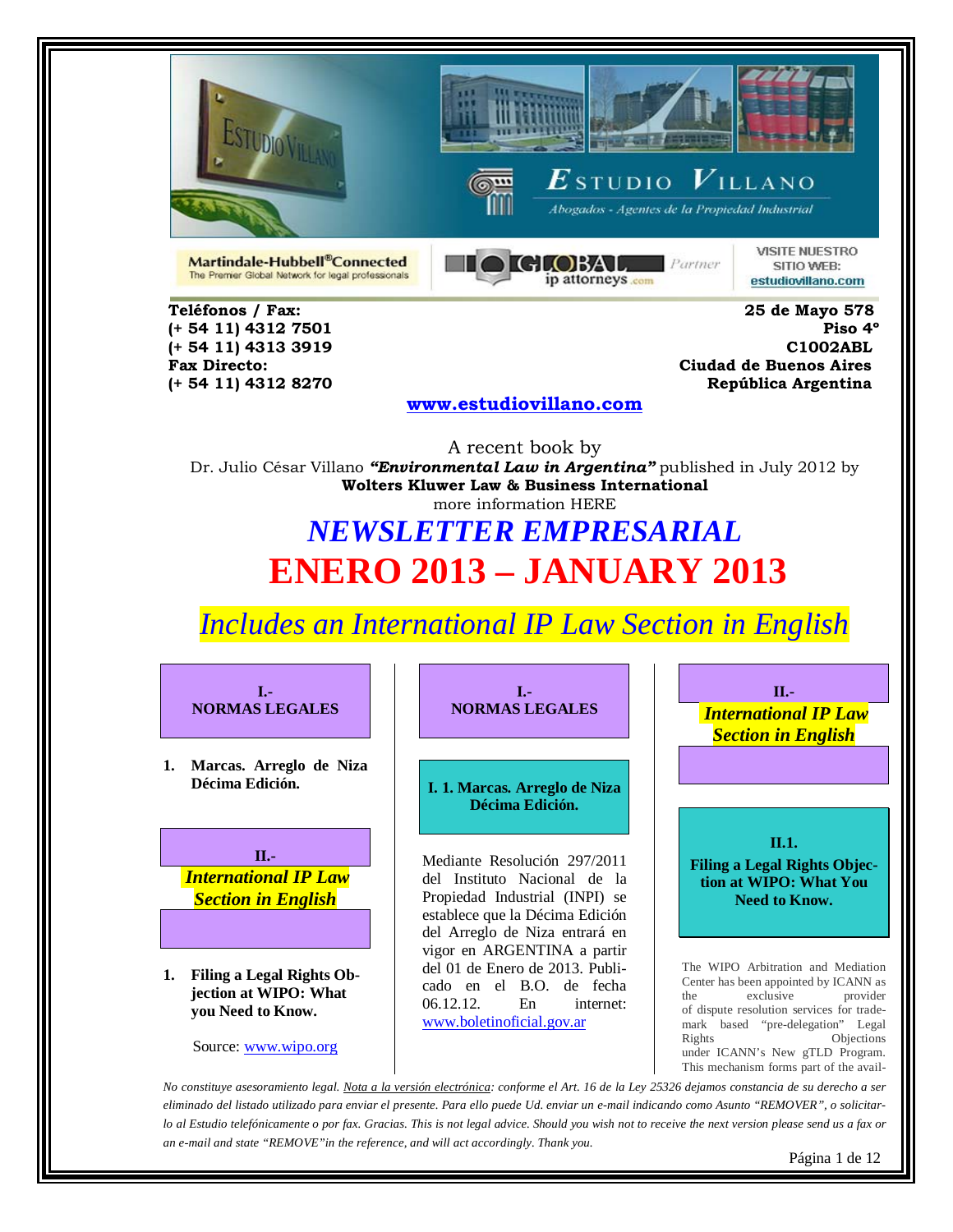





 $\boldsymbol{E}$ studio  $\boldsymbol{V}$ illano Abogados - Agentes de la Propiedad Industrial

Martindale-Hubbell®Connected The Premier Global Network for legal professionals



**VISITE NUESTRO** SITIO WEB: estudiovillano.com

**(+ 54 11) 4312 7501** 

**Teléfonos / Fax: 25 de Mayo 578 (+ 54 11) 4313 3919 C1002ABL Fax Directo: Ciudad de Buenos Aires (+ 54 11) 4312 8270 República Argentina** 

### **[www.estudiovillano.com](http://www.estudiovillano.com/)**

A recent book by Dr. Julio César Villano *"Environmental Law in Argentina"* published in July 2012 by **Wolters Kluwer Law & Business International** more information HERE

# *NEWSLETTER EMPRESARIAL* **ENERO 2013 – JANUARY 2013**

### *Includes an International IP Law Section in English*

#### able

[Trademark Rights Protection Mecha](http://www.wipo.int/amc/en/domains/rpm/)[nisms for New gTLDs.](http://www.wipo.int/amc/en/domains/rpm/)

Below are responses to some frequently asked questions about Legal Rights Objections; these responses summarize information found in the authoritative **ICANN** Applicant<br>Guidebook. **ICANN** also [Guidebook.](http://www.icann.org/en/topics/new-gtlds/objection-procedures-clean-19sep11-en.pdf) ICANN also separately provides an Objection and Dispute Resolution Fact [Sheet](http://www.icann.org/en/topics/new-gtlds/objection-dispute-resolution-fact-sheet-14dec11-en.pdf) and [webpage.](http://newgtlds.icann.org/en/program-status/objection-dispute-resolution)

- What is a Legal Rights [Objection?](http://www.wipo.int/amc/en/domains/lro/#1a)
- Does ICANN offer other [types of objection op](http://www.wipo.int/amc/en/domains/lro/#2a)[tions?](http://www.wipo.int/amc/en/domains/lro/#2a)
- What criteria will a panel [use to determine the out](http://www.wipo.int/amc/en/domains/lro/#3a)[come of a Legal Rights](http://www.wipo.int/amc/en/domains/lro/#3a)  [Objection?](http://www.wipo.int/amc/en/domains/lro/#3a)
- Until when can a Legal [Rights Objection be filed?](http://www.wipo.int/amc/en/domains/lro/#4a)
- [How does a rights owner](http://www.wipo.int/amc/en/domains/lro/#5a)  [submit a Legal Rights](http://www.wipo.int/amc/en/domains/lro/#5a) [Objection?](http://www.wipo.int/amc/en/domains/lro/#5a)
- [Is it necessary for an ap](http://www.wipo.int/amc/en/domains/lro/#6a)[plicant to file a response](http://www.wipo.int/amc/en/domains/lro/#6a)  [to a Legal Rights Objec](http://www.wipo.int/amc/en/domains/lro/#6a)[tion?](http://www.wipo.int/amc/en/domains/lro/#6a)
- What are the main stages of a Legal [Rights Objec](http://www.wipo.int/amc/en/domains/lro/#7a)[tion?](http://www.wipo.int/amc/en/domains/lro/#7a)
- [How many rounds of](http://www.wipo.int/amc/en/domains/lro/#8a)  [pleadings are involved?](http://www.wipo.int/amc/en/domains/lro/#8a)
- [Are there hearings?](http://www.wipo.int/amc/en/domains/lro/#9a)
- [Can the parties medi](http://www.wipo.int/amc/en/domains/lro/#10a)[ate/settle their dispute?](http://www.wipo.int/amc/en/domains/lro/#10a)
- [How much does it cost to](http://www.wipo.int/amc/en/domains/lro/#11a)  [file/defend a Legal Rights](http://www.wipo.int/amc/en/domains/lro/#11a)  [Objection?](http://www.wipo.int/amc/en/domains/lro/#11a)
- [Are there language requi](http://www.wipo.int/amc/en/domains/lro/#12a)[rements?](http://www.wipo.int/amc/en/domains/lro/#12a)

*No constituye asesoramiento legal. Nota a la versión electrónica: conforme el Art. 16 de la Ley 25326 dejamos constancia de su derecho a ser eliminado del listado utilizado para enviar el presente. Para ello puede Ud. enviar un e-mail indicando como Asunto "REMOVER", o solicitarlo al Estudio telefónicamente o por fax. Gracias. This is not legal advice. Should you wish not to receive the next version please send us a fax or an e-mail and state "REMOVE"in the reference, and will act accordingly. Thank you.*

Página 2 de 12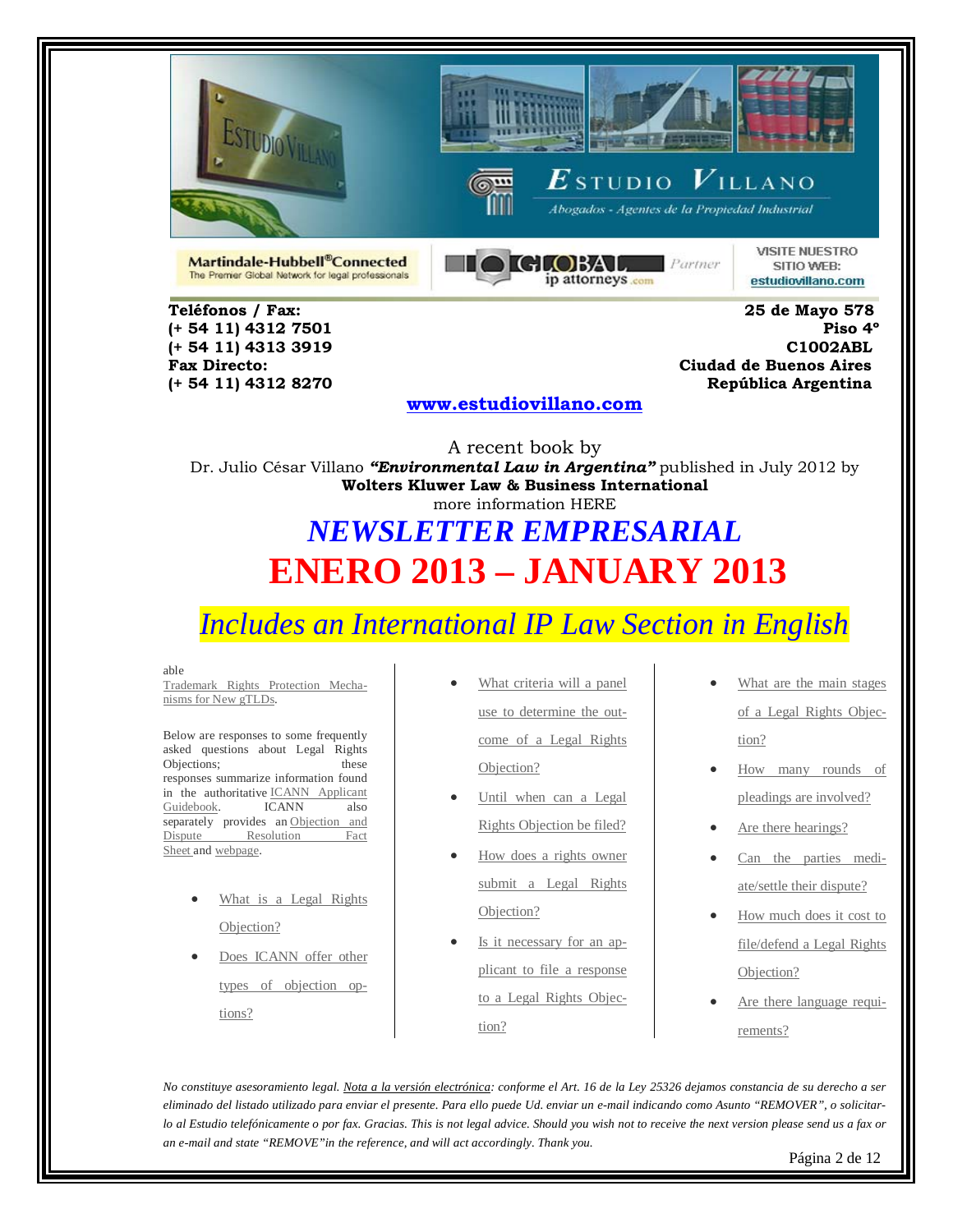





Abogados - Agentes de la Propiedad Industrial

Martindale-Hubbell®Connected The Premier Global Network for legal professionals



**VISITE NUESTRO** SITIO WEB: estudiovillano.com

**Teléfonos / Fax: 25 de Mayo 578 (+ 54 11) 4312 7501** 

**(+ 54 11) 4313 3919 C1002ABL Fax Directo: Ciudad de Buenos Aires (+ 54 11) 4312 8270 República Argentina** 

### **[www.estudiovillano.com](http://www.estudiovillano.com/)**

A recent book by Dr. Julio César Villano *"Environmental Law in Argentina"* published in July 2012 by **Wolters Kluwer Law & Business International** more information HERE

# *NEWSLETTER EMPRESARIAL* **ENERO 2013 – JANUARY 2013**

### *Includes an International IP Law Section in English*

- [Are there word/page lim](http://www.wipo.int/amc/en/domains/lro/#13a)[its?](http://www.wipo.int/amc/en/domains/lro/#13a)
- Who are the experts [available for appoint](http://www.wipo.int/amc/en/domains/lro/#14a)[ment?](http://www.wipo.int/amc/en/domains/lro/#14a)
- How is the expert panel [appointed?](http://www.wipo.int/amc/en/domains/lro/#15a)
- What are the remedies [available?](http://www.wipo.int/amc/en/domains/lro/#16a)
- What happens if there is [more than one Objection](http://www.wipo.int/amc/en/domains/lro/#17a)  [to an applied-for New](http://www.wipo.int/amc/en/domains/lro/#17a)  [gTLD?](http://www.wipo.int/amc/en/domains/lro/#17a)
- [What level of Objection](http://www.wipo.int/amc/en/domains/lro/#18a)[related information is](http://www.wipo.int/amc/en/domains/lro/#18a)  [made publicly available?](http://www.wipo.int/amc/en/domains/lro/#18a)
- Do parties retain their [court options?](http://www.wipo.int/amc/en/domains/lro/#19a)
- [What is the WIPO Cen](http://www.wipo.int/amc/en/domains/lro/#20a)[ter's role in Legal Rights](http://www.wipo.int/amc/en/domains/lro/#20a)  [Objections?](http://www.wipo.int/amc/en/domains/lro/#20a)
- Background on WIPO's [involvement in Legal](http://www.wipo.int/amc/en/domains/lro/#21a)  [Rights Objections](http://www.wipo.int/amc/en/domains/lro/#21a)
- [What trademark protec](http://www.wipo.int/amc/en/domains/lro/#22a)[tion mechanisms are](http://www.wipo.int/amc/en/domains/lro/#22a)

[available after new](http://www.wipo.int/amc/en/domains/lro/#22a)  [gTLDs are approved?](http://www.wipo.int/amc/en/domains/lro/#22a)

- [Additional information on](http://www.wipo.int/amc/en/domains/lro/#23a)  [WIPO's involvement in](http://www.wipo.int/amc/en/domains/lro/#23a)  [the Domain Name System](http://www.wipo.int/amc/en/domains/lro/#23a)
- [Questions?](http://www.wipo.int/amc/en/domains/lro/#24a)

**[What is a Legal Rights Objec](http://www.wipo.int/amc/en/domains/lro/#top)[tion?](http://www.wipo.int/amc/en/domains/lro/#top)**

Prior to ICANN's approval of a New gTLD, third parties may file a formal objection to an application on several grounds, including, for trademark owners and Intergovernmental Organizations (IGOs), on the basis of a "Legal Rights Objection."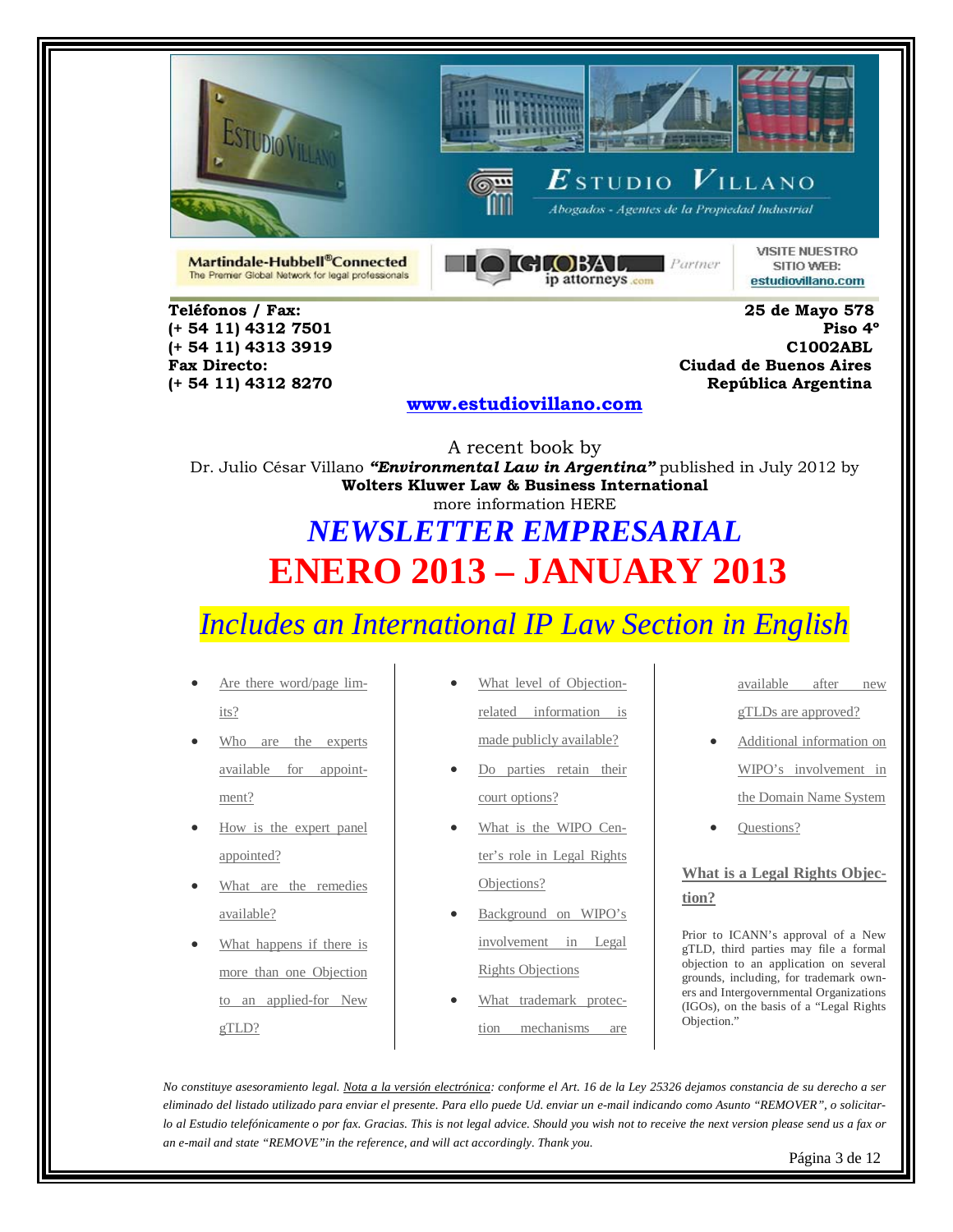





Abogados - Agentes de la Propiedad Industrial

Martindale-Hubbell®Connected The Premier Global Network for legal professionals



**VISITE NUESTRO** SITIO WEB: estudiovillano.com

**Teléfonos / Fax: 25 de Mayo 578 (+ 54 11) 4312 7501** 

**(+ 54 11) 4313 3919 C1002ABL Fax Directo: Ciudad de Buenos Aires (+ 54 11) 4312 8270 República Argentina** 

#### **[www.estudiovillano.com](http://www.estudiovillano.com/)**

A recent book by Dr. Julio César Villano *"Environmental Law in Argentina"* published in July 2012 by **Wolters Kluwer Law & Business International** more information HERE

## *NEWSLETTER EMPRESARIAL* **ENERO 2013 – JANUARY 2013**

### *Includes an International IP Law Section in English*

When such an objection is filed, an independent panel (comprised of one or three experts) will determine whether the applicant's potential use of the applied-for gTLD would be likely to infringe (described below) the objector's existing trademark, or IGO name or acronym.

### **[Does ICANN offer other types](http://www.wipo.int/amc/en/domains/lro/#top)  [of objection options?](http://www.wipo.int/amc/en/domains/lro/#top)**

To address potential disputes over new gTLD applications, ICANN offers three other types of pre-delegation objectionbased dispute resolution procedures which are not administered by WIPO, namely, "String Confusion Objection," "Limited Public Interest Objection," and "Community Objection." For the latter two types of objections, ICANN is also making available an "Independent Objector" by way of public service. ICANN has furthermore established a process for the ICANN Governmental Advisory Committee (GAC) to provide

"GAC Advice on New gTLDs" concerning applications identified by governments as problematic. For more detailed information on all ICANN objection options, see [Module 3](http://newgtlds.icann.org/en/applicants/agb/objection-procedures-11jan12-en.pdf) of the ICANN Applicant Guidebook.

### **[What criteria will a panel use](http://www.wipo.int/amc/en/domains/lro/#top)  to [determine the outcome of a](http://www.wipo.int/amc/en/domains/lro/#top)  [Legal Rights Objection?](http://www.wipo.int/amc/en/domains/lro/#top)**

As provided for in section 3.5.2 of the ICANN Applicant Guidebook, the independent panel will determine whether the potential use of the appliedfor gTLD by the applicant:

(i) takes unfair advantage of the distinctive character or the reputation of the objector's registered or unregistered trademark or service mark ("mark") or IGO name or acronym, or (ii) unjustifiably impairs the distinctive character or the reputation of the objector's mark or IGO name or acronym, or

(iii) otherwise creates an impermissible likelihood of confusion between the applied-for gTLD and the objector's mark or IGO name or acronym.

The panel will ordinarily determine the merits of the objection based solely on the parties' pleadings, and may make reference to a range of non-exclusive consideration factors listed below.

*For an objection based on trademark rights, the panel will consider the following non exclusive consideration factors:*

1. Whether the applied-for gTLD is identical or similar, including in appearance, phonetic sound, or meaning, to the objector's existing mark. 2. Whether the objector's acquisition and use of rights in the mark has been bona fide.

3. Whether and to what extent there is recognition in the relevant sector of the public of the sign corresponding to the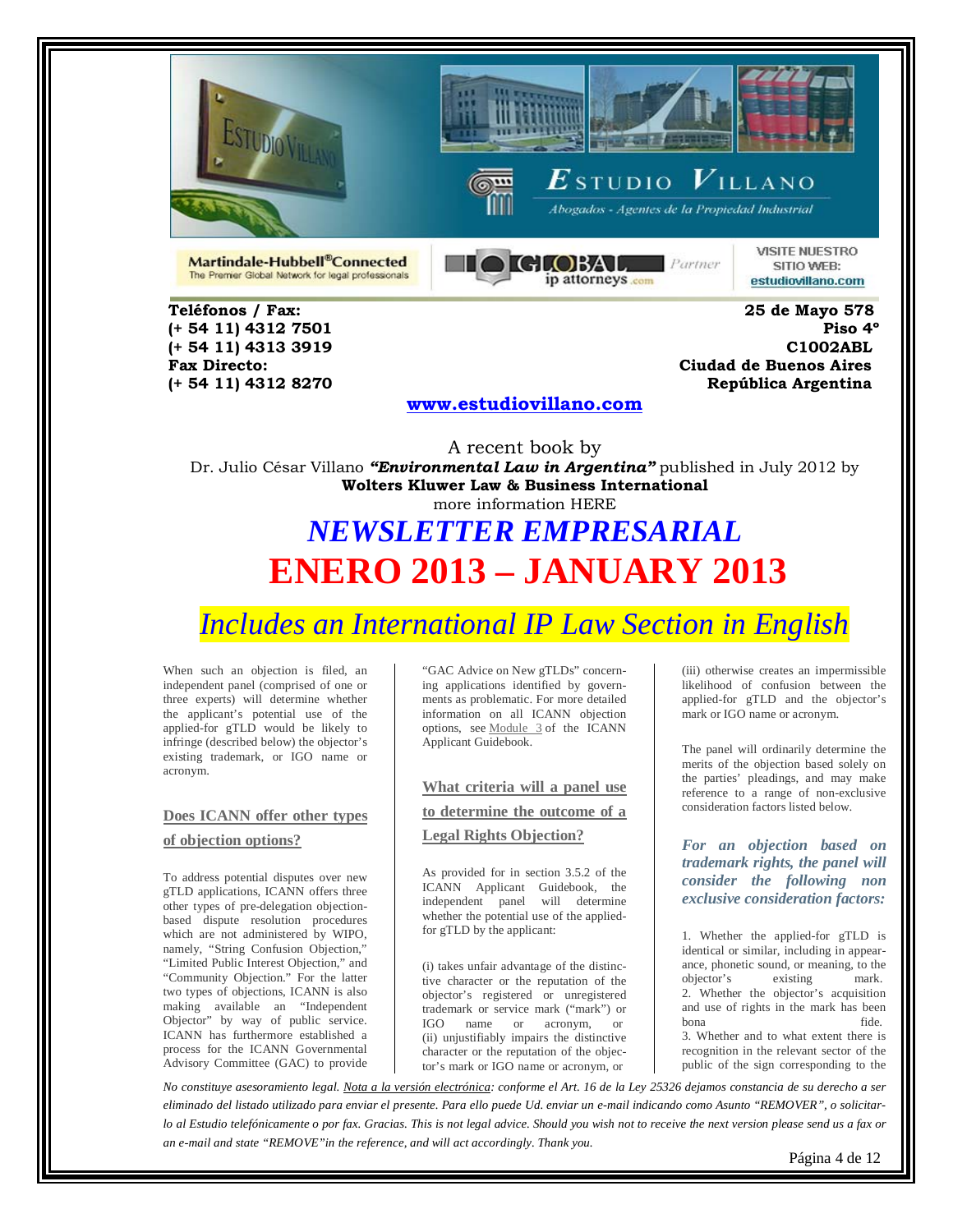





Abogados - Agentes de la Propiedad Industrial

Martindale-Hubbell®Connected The Premier Global Network for legal professionals



**VISITE NUESTRO** SITIO WEB: estudiovillano.com

**Teléfonos / Fax: 25 de Mayo 578 (+ 54 11) 4312 7501** 

**(+ 54 11) 4313 3919 C1002ABL Fax Directo: Ciudad de Buenos Aires (+ 54 11) 4312 8270 República Argentina** 

#### **[www.estudiovillano.com](http://www.estudiovillano.com/)**

A recent book by Dr. Julio César Villano *"Environmental Law in Argentina"* published in July 2012 by **Wolters Kluwer Law & Business International** more information HERE

# *NEWSLETTER EMPRESARIAL* **ENERO 2013 – JANUARY 2013**

*Includes an International IP Law Section in English* 

gTLD, as the mark of the objector, of the applicant or of a third party. 4. Applicant's intent in applying for the gTLD, including whether the applicant, at the time of application for the gTLD, had knowledge of the objector's mark, or could not have reasonably been unaware of that mark, and including whether the applicant has engaged in a pattern of conduct whereby it applied for or operates TLDs or registrations in TLDs which are identical or confusingly similar to the marks of others. 5. Whether and to what extent the applicant has used, or has made demonstrable preparations to use, the sign corresponding to the gTLD in connection with a bona fide offering of goods or services or a bona fide provision of information in a way that does not interfere with the legitimate exercise by the objector of its mark rights.

6. Whether the applicant has marks or other intellectual property rights in the sign corresponding to the gTLD, and, if so, whether any acquisition of such a right in the sign, and use of the sign, has been bona fide, and whether the purported or likely use of the gTLD by the applicant is consistent with such acquisition or use. 7. Whether and to what extent the applicant has been commonly known by the sign corresponding to the gTLD, and if so, whether any purported or likely use of the gTLD by the applicant is consistent therewith and bona fide. 8. Whether the applicant's intended use of the gTLD would create a likelihood of confusion with the objector's mark as to the source, sponsorship, affiliation, or endorsement of the gTLD.

*For an objection based on rights in the name or acronym of an IGO, the panel will consider the following nonexclusive consideration factors:*

1. Whether the applied-for gTLD is identical or similar, including in appearance, phonetic sound or meaning, to the name or acronym of the objecting IGO. 2. Historical coexistence of the IGO and the applicant's use of a similar name or

acronym. Factors considered may include: a. Level of global recognition of both entities; b. Length of time the entities have been in existence; c. Public historical evidence of their existence, which may include whether the objecting IGO has communicated its name or abbreviation under Article 6ter of the Paris Convention for the Protection of Industrial Property. 3. Whether and to what extent the applicant has used, or has made demonstrable preparations to use, the sign corresponding to the TLD in connection with a bona fide offering of goods or services or a bona fide provision of information in a way that does not interfere with the legitimate exercise of the objecting IGO's name or acronym. 4. Whether and to what extent the applicant has been commonly known by the sign corresponding to the applied-for gTLD, and if so, whether any purported or likely use of the gTLD by the applicant is consistent therewith and bona fide.

5. Whether the applicant's intended use of the applied-for gTLD would create a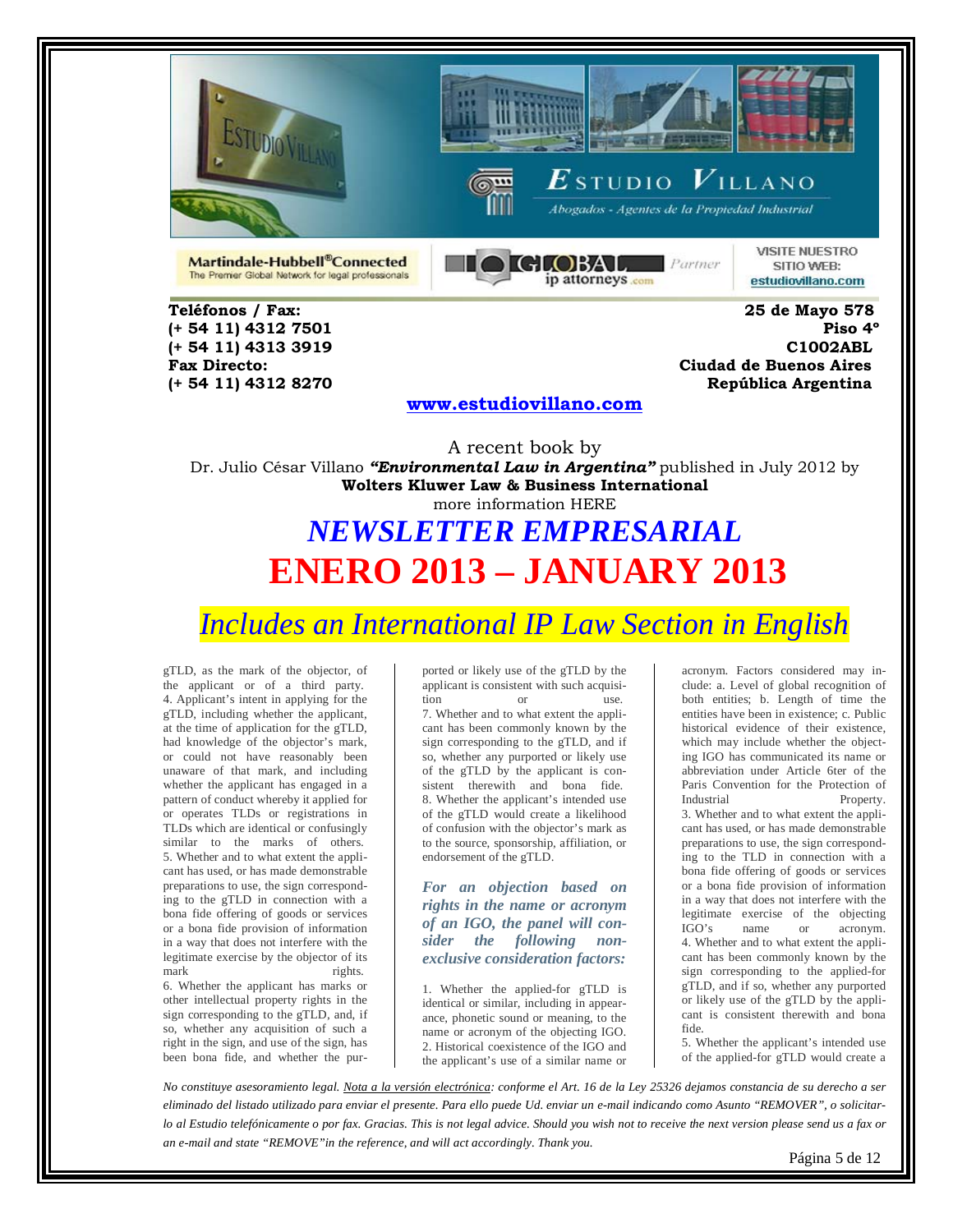





Abogados - Agentes de la Propiedad Industrial

Martindale-Hubbell®Connected The Premier Global Network for legal professionals



**VISITE NUESTRO** SITIO WEB: estudiovillano.com

**Teléfonos / Fax: 25 de Mayo 578 (+ 54 11) 4312 7501** 

**(+ 54 11) 4313 3919 C1002ABL Fax Directo: Ciudad de Buenos Aires (+ 54 11) 4312 8270 República Argentina** 

#### **[www.estudiovillano.com](http://www.estudiovillano.com/)**

A recent book by Dr. Julio César Villano *"Environmental Law in Argentina"* published in July 2012 by **Wolters Kluwer Law & Business International** more information HERE

# *NEWSLETTER EMPRESARIAL* **ENERO 2013 – JANUARY 2013**

# *Includes an International IP Law Section in English*

likelihood of confusion with the objecting IGO's name or acronym as to the source, sponsorship, affiliation, or endorsement of the TLD.

**[Until when can a Legal Rights](http://www.wipo.int/amc/en/domains/lro/#top)** 

#### **[Objection be filed?](http://www.wipo.int/amc/en/domains/lro/#top)**

Subsequent to ICANN's closing of its new gTLD application window (which ran from January 12 to May 30, 2012), and announcement/posting of all applications, the objection filing window commenced on June 13, 2012.

Currently, the objection filing window is anticipated to be nine months, i.e., from June 13, 2012 to March 13, 2013.

(Concurrent with the objection filing window, ICANN is undertaking socalled Initial Evaluation of applications for compliance with ICANN Applicant Guidebook formalities; ICANN has confirmed in [awebinar](http://newgtlds.icann.org/en/applicants/webinar-09aug12-en) that Initial Evaluations are expected to conclude in June or July 2013, but that the objection filing window will close on January 12, 2013.)

### **[How does a rights owner](http://www.wipo.int/amc/en/domains/lro/#top)  [submit a Legal Rights Objec](http://www.wipo.int/amc/en/domains/lro/#top)[tion?](http://www.wipo.int/amc/en/domains/lro/#top)**

All Legal Rights Objections must be submitted electronically to the WIPO Center by email t[olro@wipo.int](mailto:lro@wipo.int) using the WIPO Center's [LRO Model Objec](http://www.wipo.int/export/sites/www/amc/en/docs/objection-lro.doc)[tion](http://www.wipo.int/export/sites/www/amc/en/docs/objection-lro.doc) with a copy of the objection to ICANN and the applicant. The objection filing fee must be submitted at the time of filing.

An objection must contain at least the following: (i) the names and full contact information of the objector; (ii) a statement of the objector's basis for standing under the procedure; and (iii) a confirmation of the basis for the objection (i.e., "Legal Rights Objection") including "an explanation of the validity of the

objection and why the objection should be upheld."

**[Is it necessary for an applicant](http://www.wipo.int/amc/en/domains/lro/#top)  [to file a response to a Legal](http://www.wipo.int/amc/en/domains/lro/#top)** 

#### **[Rights Objection?](http://www.wipo.int/amc/en/domains/lro/#top)**

Responses must be submitted electronically to the WIPO Center by email to [lro@wipo.int](mailto:lro@wipo.int) using the WIPO Center's [LRO Model Response](http://www.wipo.int/export/sites/www/amc/en/docs/response-lro.doc) with a copy to ICANN and the objector. The response filing fee must be submitted at the time of filing of the response.

A response must contain at least the following: (i) the names and full contact information of the applicant; and (ii) a "point-by-point response to the statements made in the objection." An applicant's failure to reply to an objection would be considered a "default" and would result in the objection being deemed successful.

*No constituye asesoramiento legal. Nota a la versión electrónica: conforme el Art. 16 de la Ley 25326 dejamos constancia de su derecho a ser eliminado del listado utilizado para enviar el presente. Para ello puede Ud. enviar un e-mail indicando como Asunto "REMOVER", o solicitarlo al Estudio telefónicamente o por fax. Gracias. This is not legal advice. Should you wish not to receive the next version please send us a fax or an e-mail and state "REMOVE"in the reference, and will act accordingly. Thank you.*

Página 6 de 12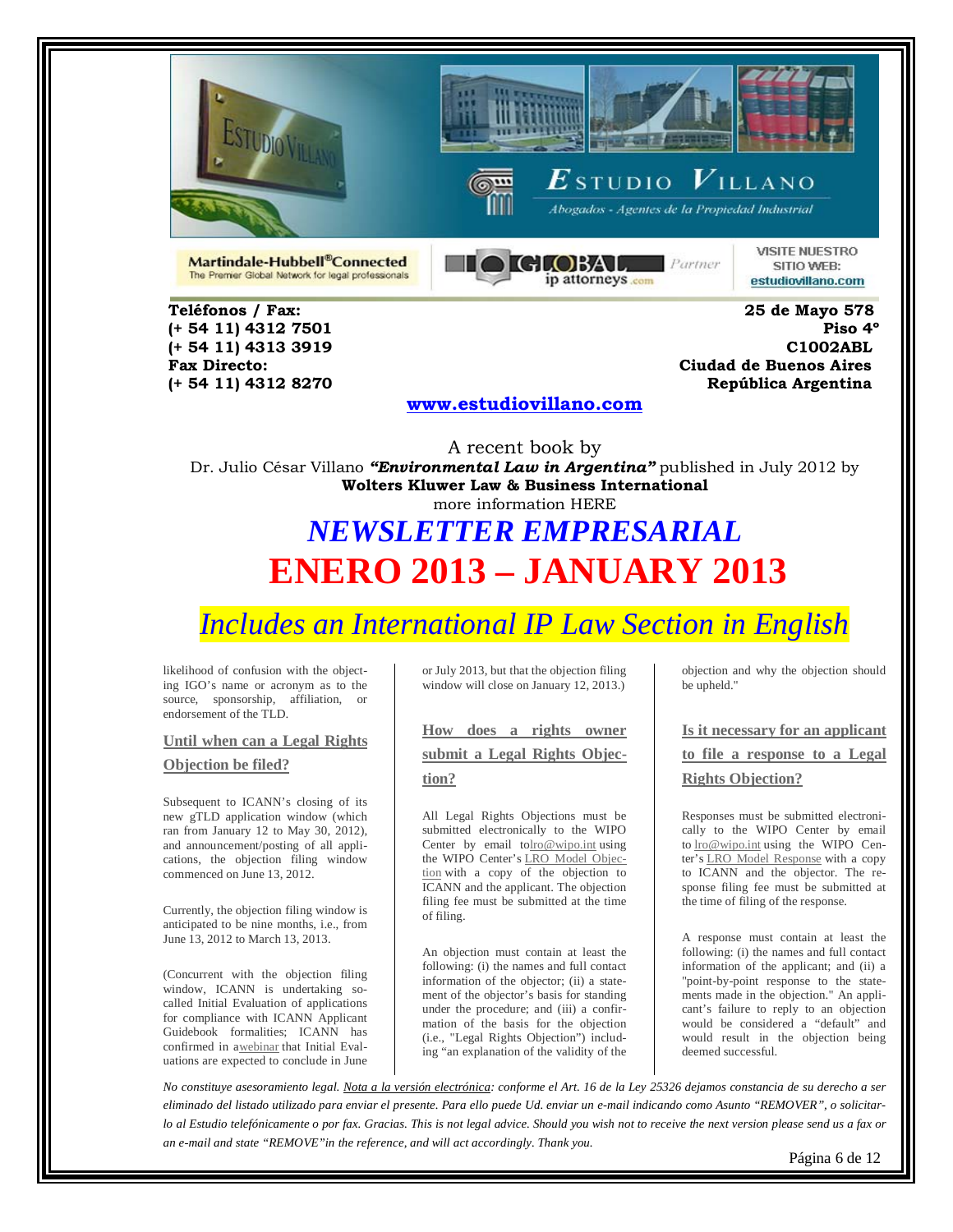





Abogados - Agentes de la Propiedad Industrial

Martindale-Hubbell®Connected The Premier Global Network for legal professionals



**VISITE NUESTRO** SITIO WEB: estudiovillano.com

**Teléfonos / Fax: 25 de Mayo 578 (+ 54 11) 4312 7501** 

**(+ 54 11) 4313 3919 C1002ABL Fax Directo: Ciudad de Buenos Aires (+ 54 11) 4312 8270 República Argentina** 

### **[www.estudiovillano.com](http://www.estudiovillano.com/)**

A recent book by Dr. Julio César Villano *"Environmental Law in Argentina"* published in July 2012 by **Wolters Kluwer Law & Business International** more information HERE

# *NEWSLETTER EMPRESARIAL* **ENERO 2013 – JANUARY 2013**

### *Includes an International IP Law Section in English*

#### **[What are the main stages of a](http://www.wipo.int/amc/en/domains/lro/#top)**

#### **[Legal Rights Objection?](http://www.wipo.int/amc/en/domains/lro/#top)**

On receipt of an objection or response, the WIPO Center will conduct an administrative compliance review and process the case filing fee. Any administrative deficiencies must be corrected within five (5) days of notification by the Center. Within 30 days of the close of the objection window, ICANN will publish a "Dispute Announcement" listing all administratively compliant objections. The WIPO Center will then notify applicants of any objections; applicants will then have 30 days to file a response. Within 30 days of receiving a response, the WIPO Center will appoint the expert panel. Normally the panel will render its determination within 45 days of appointment.

A graphic overview is provided by the respective "Objection and Dispute [Resolution"](http://www.wipo.int/export/sites/www/amc/en/docs/icannobjectionflowchart.pdf) and ["Evaluation Process"](http://www.wipo.int/export/sites/www/amc/en/docs/icannevaluationprocess.pdf) flow charts found in the ICANN Applicant Guidebook.

#### **[How many rounds of plead-](http://www.wipo.int/amc/en/domains/lro/#top)**

#### **[ings are involved?](http://www.wipo.int/amc/en/domains/lro/#top)**

While the panel has discretion to order or admit additional written statements, the ICANN dispute resolution procedure typically contemplates a single round of pleadings.

#### **[Are there hearings?](http://www.wipo.int/amc/en/domains/lro/#top)**

Only in exceptional cases may a panel hold a hearing (by videoconference if possible).

**[Can the parties mediate/settle](http://www.wipo.int/amc/en/domains/lro/#top)  [their dispute?](http://www.wipo.int/amc/en/domains/lro/#top)**

In the event the parties wish to participate in mediation/settlement negotiations, at any point during the proceedings, they may jointly request a 30-day suspension. The WIPO Center can assist the parties in finding an appropriately qualified mediator to help the parties in seeking to reach a mutually satisfactory settlement of their dispute, under the [WIPO Mediation Rules.](http://www.wipo.int/amc/en/mediation/rules/) In such event, the WIPO Center will not charge any additional fee for its mediation case administration services.

**[How much does it cost to](http://www.wipo.int/amc/en/domains/lro/#top)  [file/defend a Legal Rights](http://www.wipo.int/amc/en/domains/lro/#top)  [Objection?](http://www.wipo.int/amc/en/domains/lro/#top)**

For a case involving an objection to one application (i.e., for one gTLD) to be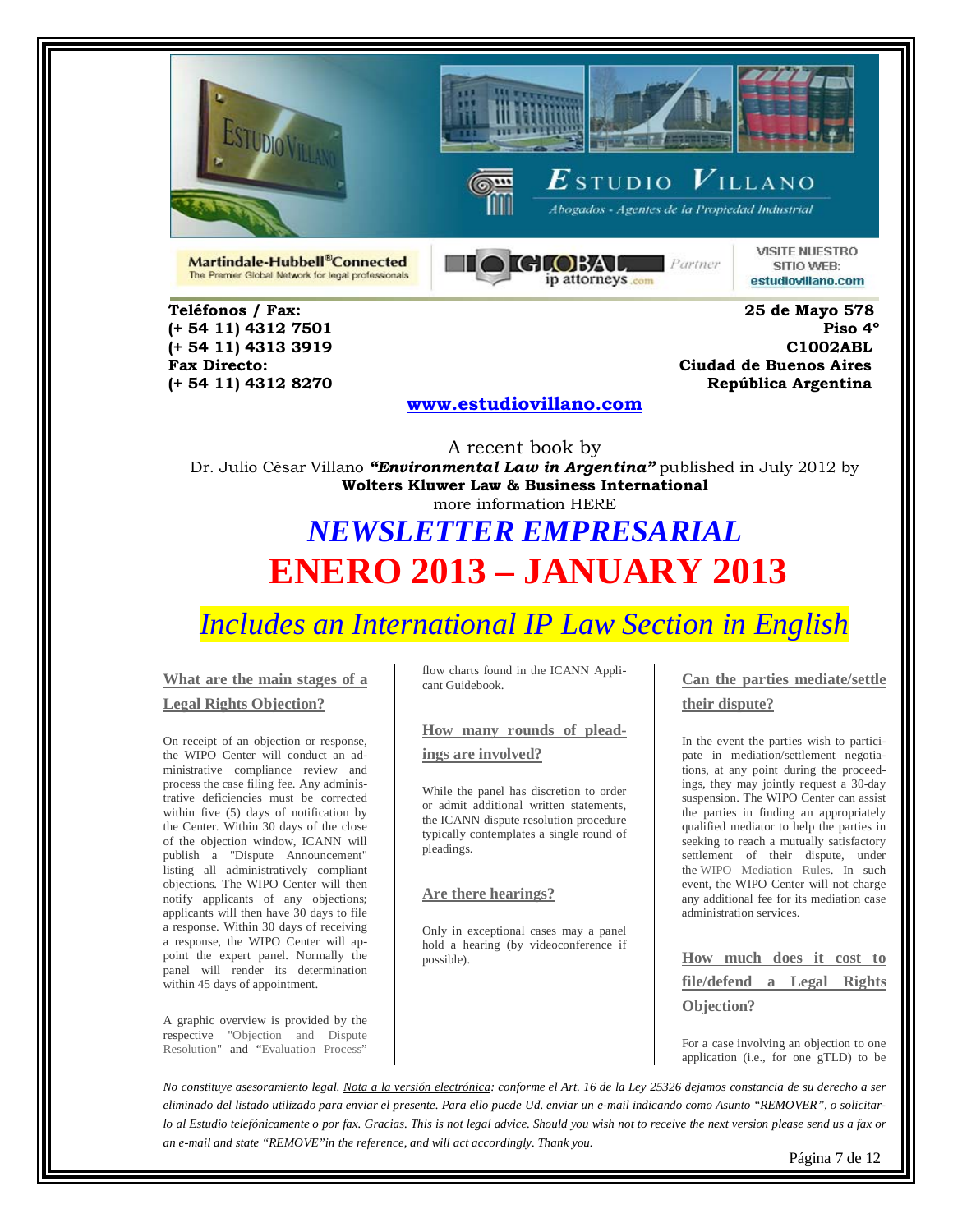





Abogados - Agentes de la Propiedad Industrial

Martindale-Hubbell®Connected The Premier Global Network for legal professionals



**VISITE NUESTRO** SITIO WEB: estudiovillano.com

**Teléfonos / Fax: 25 de Mayo 578 (+ 54 11) 4312 7501** 

**(+ 54 11) 4313 3919 C1002ABL Fax Directo: Ciudad de Buenos Aires (+ 54 11) 4312 8270 República Argentina** 

#### **[www.estudiovillano.com](http://www.estudiovillano.com/)**

A recent book by Dr. Julio César Villano *"Environmental Law in Argentina"* published in July 2012 by **Wolters Kluwer Law & Business International** more information HERE

# *NEWSLETTER EMPRESARIAL* **ENERO 2013 – JANUARY 2013**

*Includes an International IP Law Section in English* 

decided by one expert, the fee payable upon filing will be USD 10,000 for each party (this includes a non-refundable USD 2,000 case administration fee), subject to a refund of the expert fee (USD 8,000) to the prevailing party. Different fee arrangements apply to three-member panels and to possible consolidation scenarios; full details are provided in the [WIPO Schedule of Fees](http://www.wipo.int/amc/en/domains/lro/fees/)  [for New gTLD Dispute Resolution.](http://www.wipo.int/amc/en/domains/lro/fees/)

For all objections and responses filed with WIPO, the initial fee to be paid at the time of filing of the objection or response is 10,000 (which covers the WIPO DRSP fee and Panel fee). Any applicable reduced Panel fees specified below (i.e. where a consolidation scenario is applied by WIPO in accordance with the WIPO Rules for New gTLD Dispute Resolution), would be refunded to the appropriate party from the initial filing fee, after the close of proceedings.

Payments may be made by any of the following means: bank transfer, credit card, WIPO Account. Please see the [Schedule of Fees and Costs: New](http://www.wipo.int/amc/en/domains/lro/fees/)  [gTLD Pre-Delegation Legal Rights](http://www.wipo.int/amc/en/domains/lro/fees/)  [Objection Procedure](http://www.wipo.int/amc/en/domains/lro/fees/) for more details.

*Non-payment of fees by an objector will result in rejection of the objection, without panel appointment. Non payment of response fees by an applicant will result in the objection being deemed successful.*

### **[Are there language require](http://www.wipo.int/amc/en/domains/lro/#top)[ments?](http://www.wipo.int/amc/en/domains/lro/#top)**

In all cases, the language of proceedings is English. According to the ICANN Applicant Guidebook, "Parties may submit supporting evidence in its original language, provided and subject to the authority of the Panel to determine otherwise, that such evidence is accompanied by a certified or otherwise official English translation of all relevant text."

#### **[Are there word/page limits?](http://www.wipo.int/amc/en/domains/lro/#top)**

The substantive portion of an objection or response is limited to 5,000 words or 20 pages, whichever is less, excluding attachments. The objector or applicant must also list, describe and provide copies of any attached supporting evidence.

**[Who are the experts available](http://www.wipo.int/amc/en/domains/lro/#top)  [for appointment?](http://www.wipo.int/amc/en/domains/lro/#top)**

The WIPO Center has posted a [list of](http://www.wipo.int/amc/en/domains/panel/lrodrp.jsp)  [experts](http://www.wipo.int/amc/en/domains/panel/lrodrp.jsp) available for appointment prior to the start of the objection filing period. This list takes into account requirements of professional expertise and may be subject to additional development by the WIPO Center in light of case needs. As part of the process of appointment to an actual case, experts are required to affirm their neutrality by signing the WIPO Center's [LRO Statement of](http://www.wipo.int/export/sites/www/amc/en/docs/declaration-lro.doc) 

*No constituye asesoramiento legal. Nota a la versión electrónica: conforme el Art. 16 de la Ley 25326 dejamos constancia de su derecho a ser eliminado del listado utilizado para enviar el presente. Para ello puede Ud. enviar un e-mail indicando como Asunto "REMOVER", o solicitarlo al Estudio telefónicamente o por fax. Gracias. This is not legal advice. Should you wish not to receive the next version please send us a fax or an e-mail and state "REMOVE"in the reference, and will act accordingly. Thank you.*

Página 8 de 12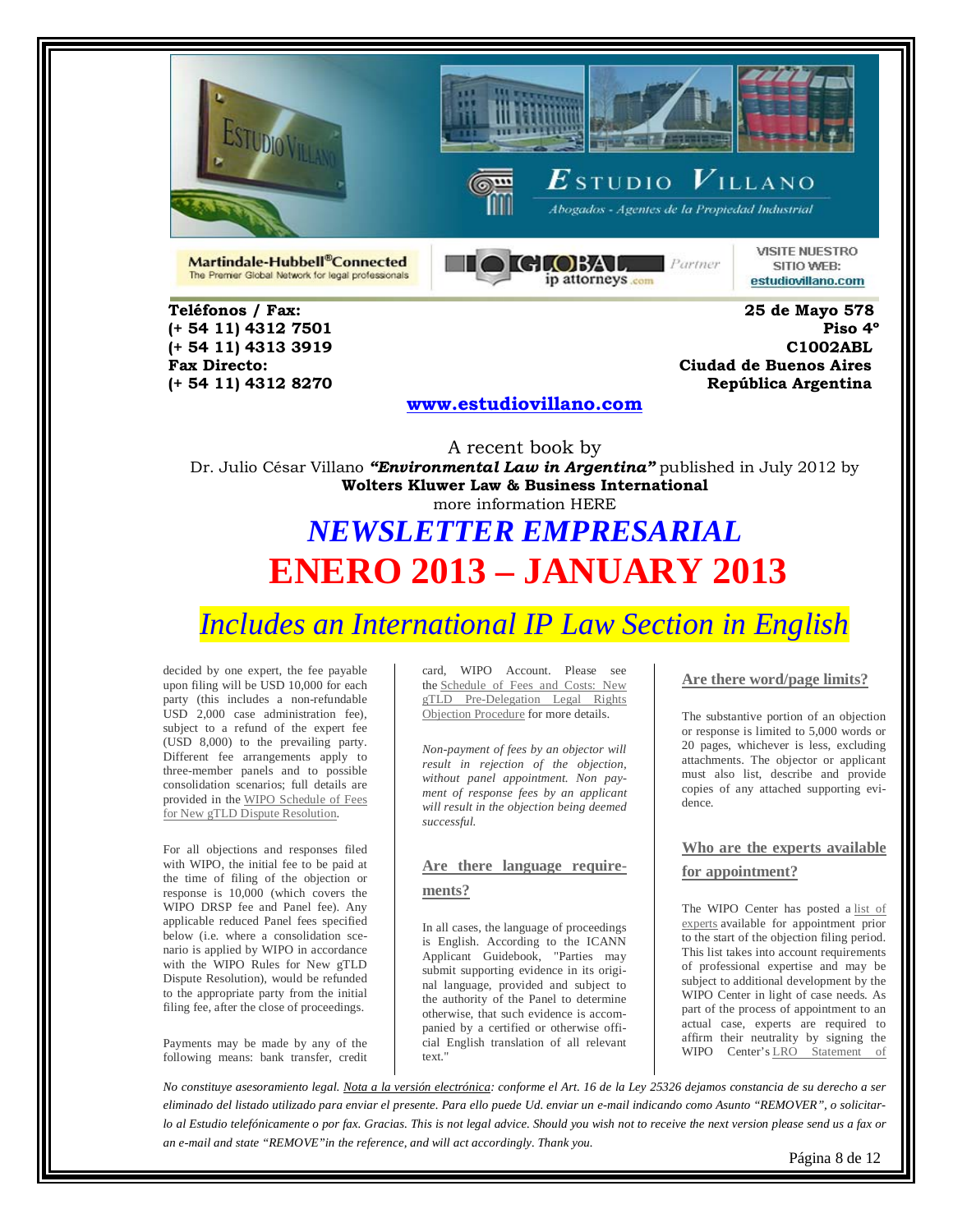





Abogados - Agentes de la Propiedad Industrial

Martindale-Hubbell®Connected The Premier Global Network for legal professionals



**VISITE NUESTRO** SITIO WEB: estudiovillano.com

**Teléfonos / Fax: 25 de Mayo 578 (+ 54 11) 4312 7501** 

**(+ 54 11) 4313 3919 C1002ABL Fax Directo: Ciudad de Buenos Aires (+ 54 11) 4312 8270 República Argentina** 

#### **[www.estudiovillano.com](http://www.estudiovillano.com/)**

A recent book by Dr. Julio César Villano *"Environmental Law in Argentina"* published in July 2012 by **Wolters Kluwer Law & Business International** more information HERE

## *NEWSLETTER EMPRESARIAL* **ENERO 2013 – JANUARY 2013**

### *Includes an International IP Law Section in English*

Acceptance and Declaration of Impartiality and Independence.

### **[How is the expert panel ap](http://www.wipo.int/amc/en/domains/lro/#top)[pointed?](http://www.wipo.int/amc/en/domains/lro/#top)**

Unless the parties agree on a threemember expert panel, for a singlemember expert panel the WIPO Center will appoint the expert in its sole discretion. Where the parties agree on a three member expert panel, each party may submit a list of three candidates from the WIPO Center's list of experts, one of whom would be appointed as the respective party-elected expert co-panelist; the WIPO Center will then provide the parties with a list of five candidates from the WIPO Center's list of experts for the parties' respective ranking, with a view to the WIPO Center's appointment of the third (presiding) expert panelist.

### **[What are the remedies availa-](http://www.wipo.int/amc/en/domains/lro/#top)**

**[ble?](http://www.wipo.int/amc/en/domains/lro/#top)**

The remedies are limited to the success or dismissal of the objection. There are no monetary damages, but the prevailing party is entitled to a partial refund of the panel fee (as described above). According to the ICANN Applicant Guidebook, a panel determination is "considered an expert determination and advice that ICANN will accept within the dispute resolution process." Such determination is independent of any determination under either of the other types of ICANN objection options available.

### **[What happens if there is more](http://www.wipo.int/amc/en/domains/lro/#top)**

**[than one Objection to an ap-](http://www.wipo.int/amc/en/domains/lro/#top)**

#### **[plied-for New gTLD?](http://www.wipo.int/amc/en/domains/lro/#top)**

In certain scenarios, such as where multiple objections are filed against the

objection. Within seven days of the WIPO Center's notification of the commencement of the response filing period to the applicant, the parties themselves may also propose, for the WIPO Center's determination, in its discretion, that objections be consolidated. The WIPO Center may take into account factors such as whether the same or similar application is at issue; any request/opposition of the parties; the trademarks/evidence relied-upon; or expert availability.

same application, to streamline costs and for procedural efficiency, the WIPO Center will endeavor where appropriate to consolidate such objections for determination by a single panel; in such consolidated cases, a separate determination would be rendered for each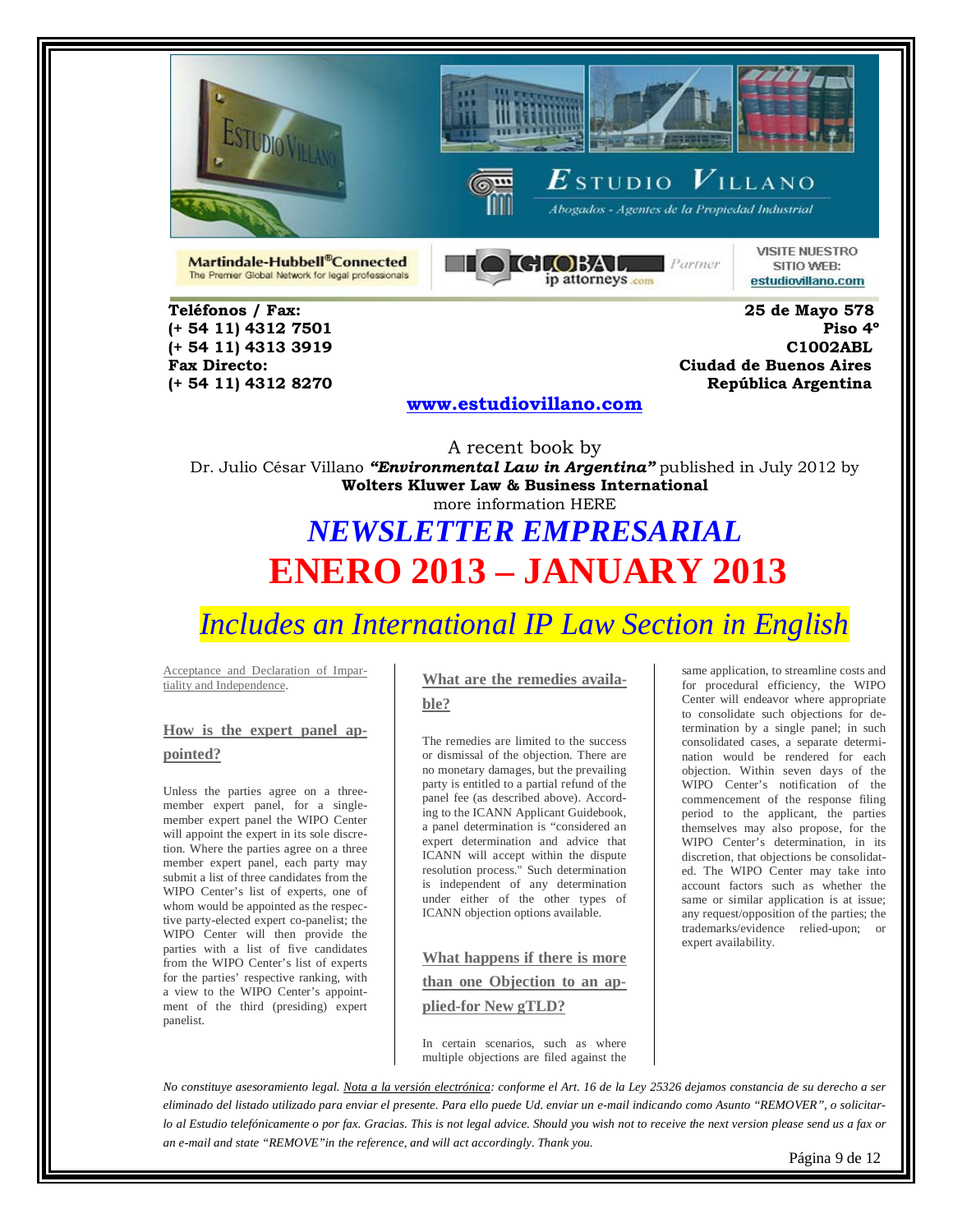





 $\boldsymbol{E}$ studio  $\boldsymbol{V}$ illano Abogados - Agentes de la Propiedad Industrial

Martindale-Hubbell®Connected The Premier Global Network for legal professionals



**VISITE NUESTRO** SITIO WEB: estudiovillano.com

**(+ 54 11) 4312 7501** 

**Teléfonos / Fax: 25 de Mayo 578 (+ 54 11) 4313 3919 C1002ABL Fax Directo: Ciudad de Buenos Aires (+ 54 11) 4312 8270 República Argentina** 

#### **[www.estudiovillano.com](http://www.estudiovillano.com/)**

A recent book by Dr. Julio César Villano *"Environmental Law in Argentina"* published in July 2012 by **Wolters Kluwer Law & Business International** more information HERE

# *NEWSLETTER EMPRESARIAL* **ENERO 2013 – JANUARY 2013**

## *Includes an International IP Law Section in English*

**[What level of Objection](http://www.wipo.int/amc/en/domains/lro/#top)[related information is made](http://www.wipo.int/amc/en/domains/lro/#top)  [publicly available?](http://www.wipo.int/amc/en/domains/lro/#top)**

Upon registering an objection for processing, the WIPO Center will post on its [website](http://www.wipo.int/amc/en/domains/lro/cases/) the following information about the objection: the proposed string to which the objection is directed; the names of the objector and applicant; the grounds for objection (i.e., "Legal Rights Objection"); and the date of the WIPO Center's receipt of the objection.

On conclusion of a case the WIPO Center will post the determination in full on its website, unless in exceptional circumstances the panel has deemed it appropriate to redact portions of its determination.

### **[Do parties retain their court](http://www.wipo.int/amc/en/domains/lro/#top)  [options?](http://www.wipo.int/amc/en/domains/lro/#top)**

The availability of the Legal Rights Objection as an administrative dispute resolution option does not preclude court options which either party may have to submit the dispute to court.

**[What is the WIPO Center's](http://www.wipo.int/amc/en/domains/lro/#top)  [role in Legal Rights Objec](http://www.wipo.int/amc/en/domains/lro/#top)[tions?](http://www.wipo.int/amc/en/domains/lro/#top)**

The WIPO Center's role is limited to case administration, including verifying that the objection and response satisfy the relevant filing requirements, issuing case related notifications, appointment of the panel of experts, coordinating communications between the parties and panel, and otherwise facilitating efficient case resolution. The WIPO Center is independent and impartial in this case

administration role; the merits of an objection are determined by the appointed expert.

**[Background on WIPO's in](http://www.wipo.int/amc/en/domains/lro/#top)[volvement in Legal Rights](http://www.wipo.int/amc/en/domains/lro/#top)  [Objections](http://www.wipo.int/amc/en/domains/lro/#top)**

In December 2007, ICANN sought "Expressions of Interest from Potential Dispute Resolution Service Providers for [its] New gTLD Program." In January 2008, the WIPO Center signaled its readiness to assist ICANN in devising and applying appropriate trademarkbased dispute resolution procedures for New gTLDs. From that time, using the WIPO ["Joint Recommendation Con](http://www.wipo.int/about-ip/en/development_iplaw/pdf/pub845.pdf)[cerning Provisions on the Protection of](http://www.wipo.int/about-ip/en/development_iplaw/pdf/pub845.pdf)  [Marks, and Other Industrial Property](http://www.wipo.int/about-ip/en/development_iplaw/pdf/pub845.pdf)  [Rights in Signs, on the Internet"](http://www.wipo.int/about-ip/en/development_iplaw/pdf/pub845.pdf) as a foundation, the WIPO Center has collaborated with ICANN on the development of substantive criteria and procedural rules for pre-(TLD) delegation

*No constituye asesoramiento legal. Nota a la versión electrónica: conforme el Art. 16 de la Ley 25326 dejamos constancia de su derecho a ser eliminado del listado utilizado para enviar el presente. Para ello puede Ud. enviar un e-mail indicando como Asunto "REMOVER", o solicitarlo al Estudio telefónicamente o por fax. Gracias. This is not legal advice. Should you wish not to receive the next version please send us a fax or an e-mail and state "REMOVE"in the reference, and will act accordingly. Thank you.*

Página 10 de 12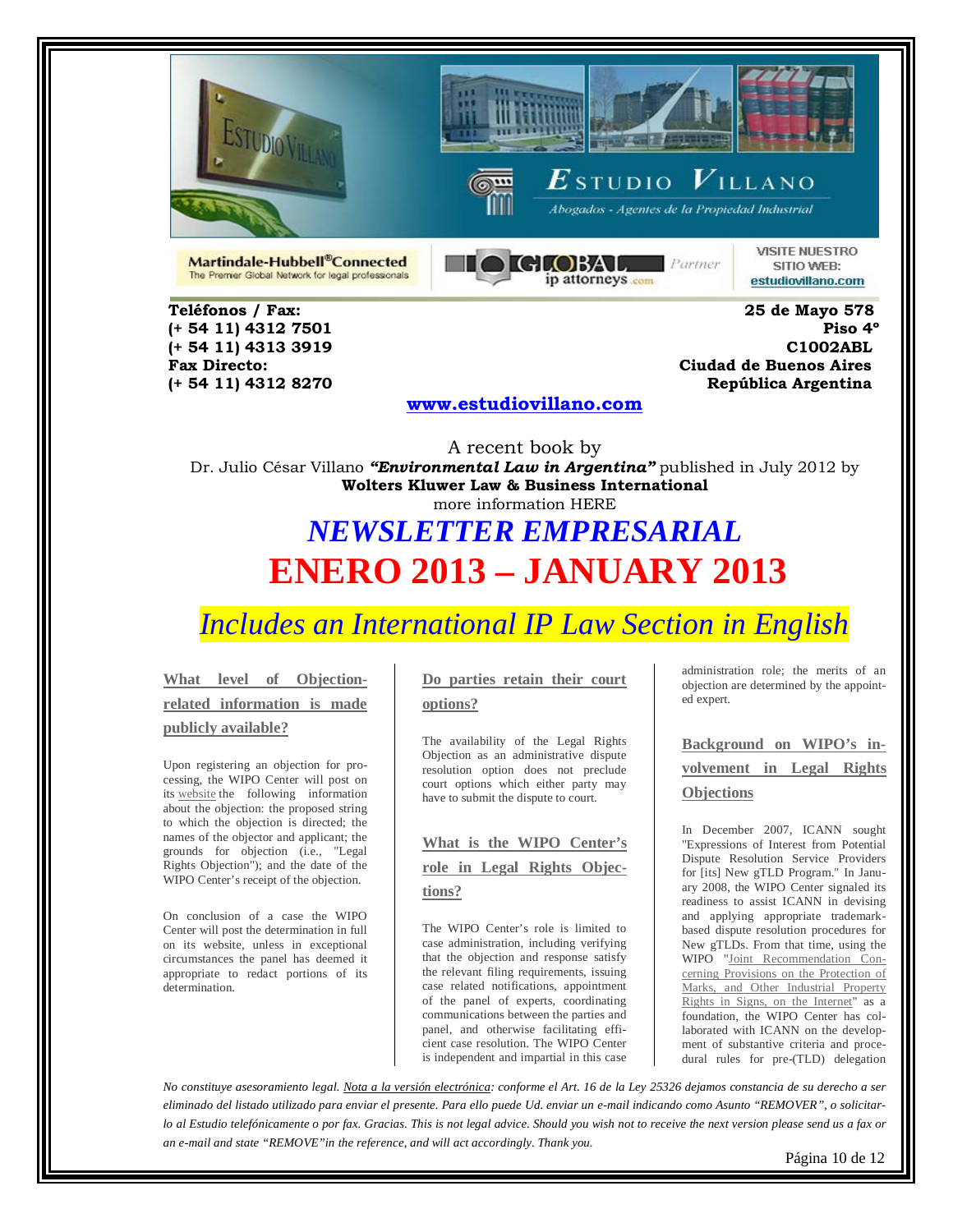





Abogados - Agentes de la Propiedad Industrial

Martindale-Hubbell®Connected The Premier Global Network for legal professionals



**VISITE NUESTRO** SITIO WEB: estudiovillano.com

**Teléfonos / Fax: 25 de Mayo 578 (+ 54 11) 4312 7501** 

**(+ 54 11) 4313 3919 C1002ABL Fax Directo: Ciudad de Buenos Aires (+ 54 11) 4312 8270 República Argentina** 

#### **[www.estudiovillano.com](http://www.estudiovillano.com/)**

A recent book by Dr. Julio César Villano *"Environmental Law in Argentina"* published in July 2012 by **Wolters Kluwer Law & Business International** more information HERE

# *NEWSLETTER EMPRESARIAL* **ENERO 2013 – JANUARY 2013**

*Includes an International IP Law Section in English* 

dispute resolution for trademark-based Legal Rights Objections as set out in [module 3.5.2 of the ICANN Appli](http://www.icann.org/en/topics/new-gtlds/objection-procedures-clean-19sep11-en.pdf)[cant Guidebook.](http://www.icann.org/en/topics/new-gtlds/objection-procedures-clean-19sep11-en.pdf) The WIPO Center subsequently accepted to administer disputes under the ICANN [Legal Rights](http://www.icann.org/en/topics/new-gtlds/new-gtld-drp-clean-19sep11-en.pdf)  [Objection Procedure;](http://www.icann.org/en/topics/new-gtlds/new-gtld-drp-clean-19sep11-en.pdf) the ICANN Applicant Guidebook includes the resulting [WIPO Rules for New gTLD Dispute](http://www.icann.org/en/topics/new-gtlds/wipo-rules-clean-19sep11-en.pdf)  [Resolution](http://www.icann.org/en/topics/new-gtlds/wipo-rules-clean-19sep11-en.pdf) including a [Schedule](http://www.icann.org/en/topics/new-gtlds/wipo-fees-clean-19sep11-en.pdf) of Fees [and Costs.](http://www.icann.org/en/topics/new-gtlds/wipo-fees-clean-19sep11-en.pdf)

|         | What trademark protection |                          |  |  |  |
|---------|---------------------------|--------------------------|--|--|--|
|         |                           | mechanisms are available |  |  |  |
|         |                           | after new gTLDs are ap-  |  |  |  |
| proved? |                           |                          |  |  |  |

Beyond the above-described predelegation objection procedures (available prior to any new gTLD being approved and becoming operational), ICANN has established a range of "Rights Protection Mechanisms" (RPMs). These include a Trademark

Clearinghouse (for use in connection with Sunrise periods and Trademark Claims services), a Uniform Rapid Suspension system (URS), and a Post-Delegation Dispute Resolution Procedure (PDDRP). In addition, the existing Uniform Domain Name Dispute Resolution Policy [\(UDRP\)](http://www.icann.org/en/udrp/udrp.htm) will be applicable to all new gTLDs. More information on these RPMs can be found in the WIPO Center's overview of [Trademark Rights](http://www.wipo.int/amc/en/domains/rpm/)  [Protection Mechanisms for New gTLDs.](http://www.wipo.int/amc/en/domains/rpm/)

| Additional information on |  |  |  |  |  |
|---------------------------|--|--|--|--|--|
| WIPO's involvement in the |  |  |  |  |  |
| <b>Domain Name System</b> |  |  |  |  |  |
|                           |  |  |  |  |  |

WIPO has been engaging with Alternative Dispute Resolution (ADR) for the Domain Name System (DNS) since it conducted the [First WIPO](http://www.wipo.int/amc/en/processes/process1/) Internet [Domain Name Process](http://www.wipo.int/amc/en/processes/process1/) in 1998 and 1999, which provided the blueprint for ICANN's adoption of the UDRP. With a globally unique range of jurisprudential

[resources,](http://www.wipo.int/amc/en/domains/resources/) the WIPO Arbitration and Mediation Center is the leading provider of UDRP case administration services; through 2011, it has processed over 22,000 such cases. The Center furthermore has engaged in a range of further activities such as [Sunrises,](http://www.wipo.int/amc/en/domains/reports/) [ccTLD](http://www.wipo.int/amc/en/domains/cctld/)  [policy advice and case administration,](http://www.wipo.int/amc/en/domains/cctld/)  and [policy input for New gTLDs.](http://www.wipo.int/amc/en/domains/newgtld/)

- WIPO Observations on [New gTLD Dispute Reso](http://www.wipo.int/amc/en/domains/newgtld/)[lution Mechanisms](http://www.wipo.int/amc/en/domains/newgtld/)
- [Selected WIPO corres](http://www.wipo.int/amc/en/domains/resources/icann/)[pondence with ICANN](http://www.wipo.int/amc/en/domains/resources/icann/)
- [Domain Name Disputes](http://www.wipo.int/amc/en/domains/)  [\(including UDRP\)](http://www.wipo.int/amc/en/domains/)